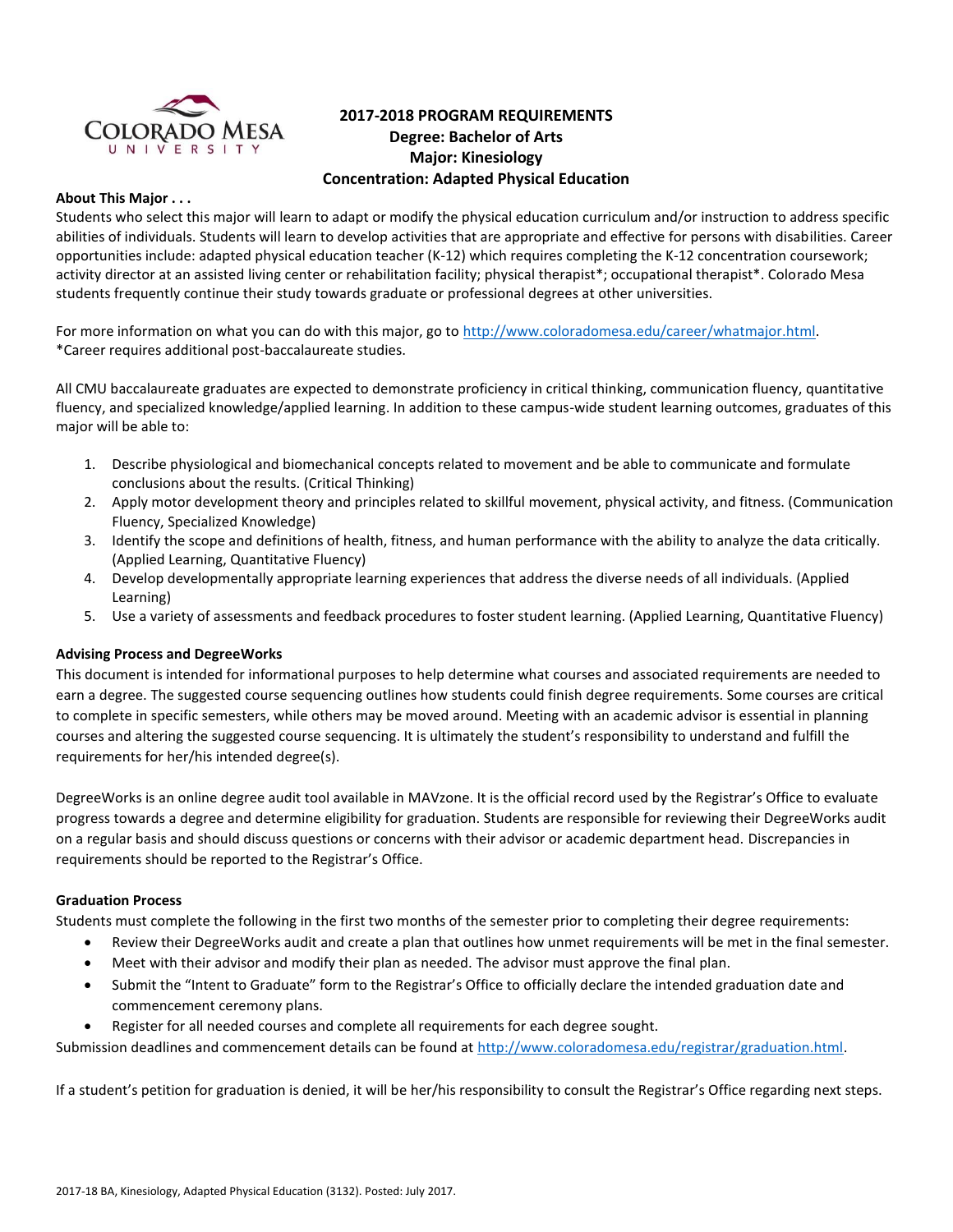# **INSTITUTIONAL DEGREE REQUIREMENTS**

The following institutional degree requirements apply to all CMU baccalaureate degrees. Specific programs may have different requirements that must be met in addition to institutional requirements.

- 120 semester hours minimum.
- Students must complete a minimum of 30 of the last 60 hours of credit at CMU, with at least 15 semester hours in major discipline courses numbered 300 or higher.
- 40 upper-division credits (alternative credit limit applies to the Bachelor of Applied Science degree).
- 2.00 cumulative GPA or higher in all CMU coursework.
- A course may only be used to fulfill one requirement for each degree/certificate.
- No more than six semester hours of independent study courses can be used toward the degree.
- Non-traditional credit, such as advanced placement, credit by examination, credit for prior learning, cooperative education and internships, cannot exceed 30 semester credit hours for a baccalaureate degree; A maximum of 15 of the 30 credits may be for cooperative education, internships, and practice.
- Pre-collegiate courses (usually numbered below 100) cannot be used for graduation.
- Capstone exit assessment/projects (e.g., Major Field Achievement Test) requirements are identified under Program-Specific Degree Requirements.
- The Catalog Year determines which program sheet and degree requirements a student must fulfill in order to graduate. Visit with your advisor or academic department to determine which catalog year and program requirements you should follow.
- See "Requirements for Undergraduate Degrees and Certificates" in the catalog for a complete list of graduation requirements.

### **PROGRAM-SPECIFIC DEGREE REQUIREMENTS**

Institutional degree requirements listed above are sufficient for this program.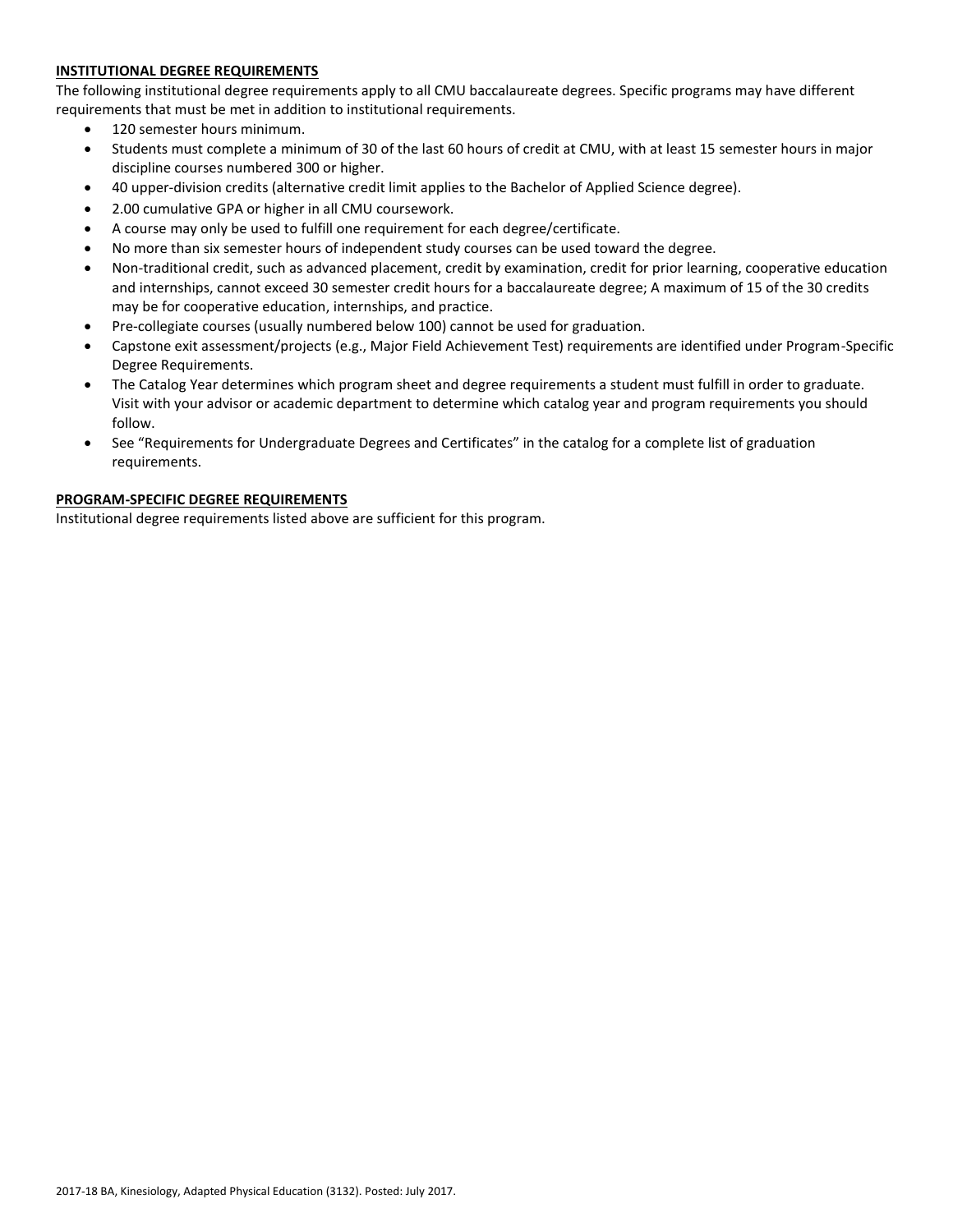# **ESSENTIAL LEARNING REQUIREMENTS** (31 semester hours)

See the current catalog for a list of courses that fulfill the requirements below. If a course is an Essential Learning option and a requirement for your major, you must use it to fulfill the major requirement and make a different selection for the Essential Learning requirement.

**English** (6 semester hours, must receive a grade of "C" or better and must be completed by the time the student has 60 semester hours.)

- ENGL 111 English Composition (3)
- ENGL 112 English Composition (3)

**Mathematics** (3 semester hours, must receive a grade of "C" or better, must be completed by the time the student has 60 semester hours.)

MATH 110 - College Mathematics (3) or higher

### **Humanities** (3 semester hours)

 $\square$  Select one Humanities course (3)

# **Social and Behavioral Sciences** (6 semester hours)

- $\Box$  Select one Social and Behavioral Sciences course (3)
- $\Box$  Select one Social and Behavioral Sciences course (3) Suggested: PSYC 150 - General Psychology (3)

**Natural Sciences** (7 semester hours, one course must include a lab)

- $\Box$  Select one Natural Sciences course (3)
- $\Box$  Select one Natural Sciences course with a lab (4)

### **History** (3 semester hours)

 $\Box$  Select one History course (3)

### **Fine Arts** (3 semester hours)

 $\square$  Select one Fine Arts course (3)

# **OTHER LOWER-DIVISION REQUIREMENTS**

**Wellness Requirement** (3 semester hours)

- $\Box$  KINE 100 Health and Wellness (1)
- $\Box$  Select one Activity course (1)
- $\Box$  Select one Activity course (1)

# **Essential Learning Capstone** (4 semester hours)

Essential Learning Capstone must be taken after completion of the Essential Learning English and Mathematics requirements, and when a student has earned between 45 and 75 hours.

- ESSL 290 Maverick Milestone (3)
- $\square$  ESSL 200 Essential Speech (1)

### **FOUNDATION COURSES** (7-10 semester hours)

- $\Box$  BIOL 209 Human Anatomy and Physiology (3)
- $\Box$  BIOL 209L Human Anatomy and Physiology Laboratory (1)
- $\Box$  KINE 234 Prevention and Care of Athletic Injuries (3)
- $\square$  Student must have a current CPR card OR take one of the following:

KINE 250 - Lifeguard Training (3)

KINE 265 - First Aid and CPR/AED for the Health Care Provider (3)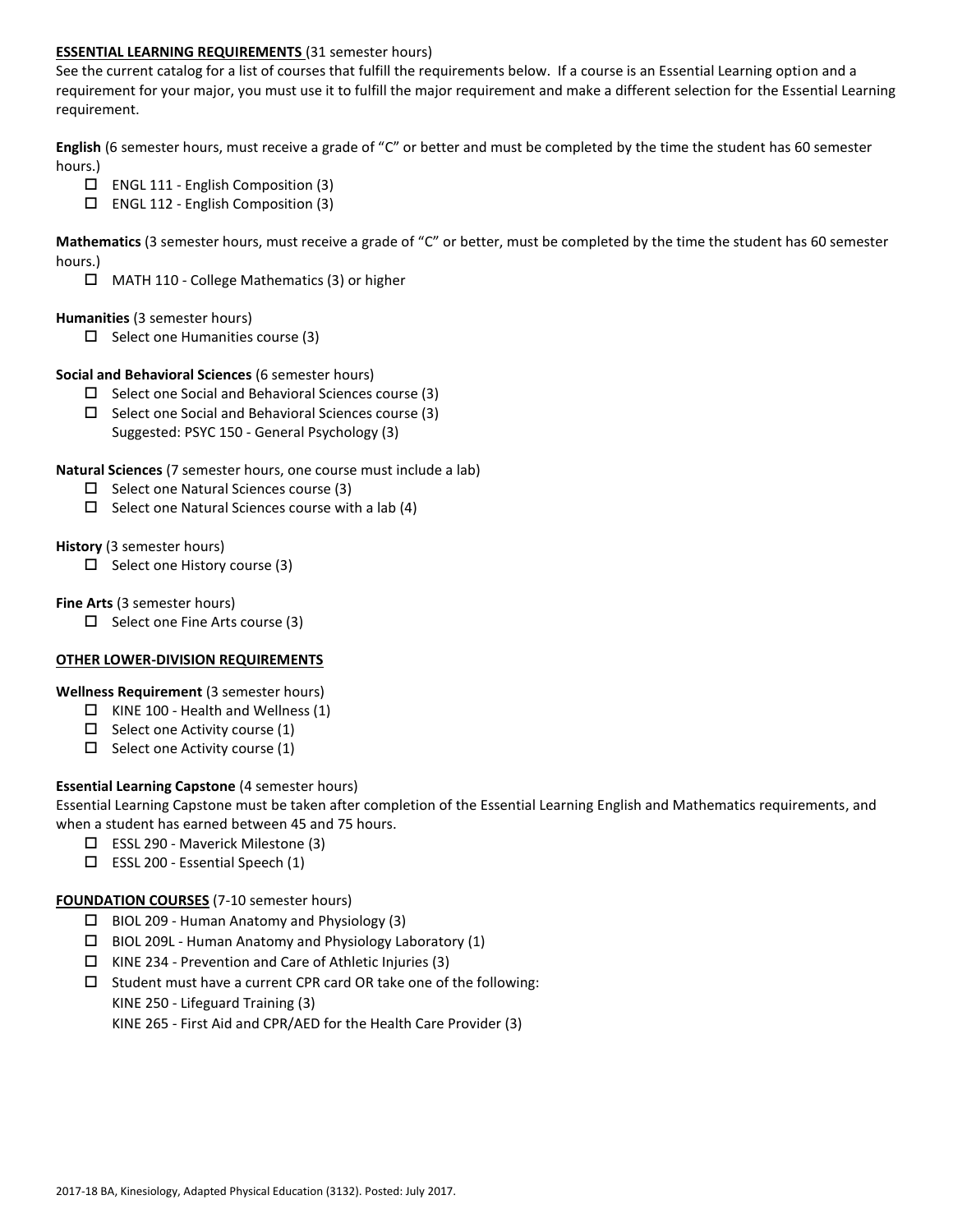## **BACHELOR OF ARTS: KINESIOLOGY, ADAPTED PHYSICAL EDUCATION REQUIREMENTS** (53 semester hours)

## **Required Core Courses** (17 semester hours)

- $\Box$  KINE 200 History and Philosophy of Sport and Physical Education (3)
- $\Box$  KINE 213 Applications of Physical Fitness and Exercise Prescription (3)
- $\Box$  KINE 303 Physiology of Exercise (3)
- $\Box$  KINE 303L Physiology of Exercise Laboratory (1)
- $\Box$  KINE 309 Anatomical Kinesiology (3)
- KINE 401 Organization/Administration/Legal Considerations in Physical Education and Sports (3)
- $\Box$  KINE 494 Kinesiology Senior Seminar (1)

### **Required Concentration Courses** (30 semester hours)

- $\Box$  PSYC 340 Abnormal Psychology (3)
- $\Box$  KINE 211 Methods of Lifetime, Individual, and Dual Activities (3)
- KINE 251 Water Safety Instructor Course (3)
- $\Box$  KINE 301 Health and Fitness Assessment (3)
- $\Box$  KINE 360 Motor Learning (3)
- $\Box$  KINE 410 Rehabilitative Exercises (3)
- $\Box$  KINE 415 Physical Activity and Aging (3)
- $\Box$  KINE 480 Inclusive Physical Activity (3)
- $\Box$  KINE 499 Internship (6)

# **Restricted Electives** (6 semester hours)

Two of the following courses:

FLSL 111 - American Sign Language I (3) FLSL 112 - American Sign Language II (3) KINE 333 - Community Health (3) PSYC 233 - Human Growth and Development (3) PSYC 310 - Child Psychology (3) PSYC 330 - Psychology of Adolescents and Emerging Adulthood (3)

PSYC 350 - Psychology of Adulthood (3)

**\_\_\_\_\_\_\_\_\_\_\_\_\_\_\_\_\_\_\_\_\_\_\_\_\_\_\_\_\_\_\_\_\_\_\_\_\_\_\_\_\_\_\_\_\_\_\_\_\_\_\_\_\_\_\_\_\_\_\_\_**

**\_\_\_\_\_\_\_\_\_\_\_\_\_\_\_\_\_\_\_\_\_\_\_\_\_\_\_\_\_\_\_\_\_\_\_\_\_\_\_\_\_\_\_\_\_\_\_\_\_\_\_\_\_\_\_\_\_\_\_\_**

**ELECTIVES** (All college level courses appearing on your final transcript, not listed above that will bring your total hours to 120 hours. 19-22 hours, up to 5 hours of upper division electives may be required.)

| □      |                               |
|--------|-------------------------------|
| □      |                               |
| □      |                               |
| □      |                               |
| □      |                               |
| □      |                               |
| $\Box$ |                               |
| $\Box$ |                               |
| □      |                               |
| $\Box$ |                               |
| □      |                               |
| $\Box$ |                               |
| □      | _____________________________ |
| □      |                               |
| □      |                               |
|        |                               |